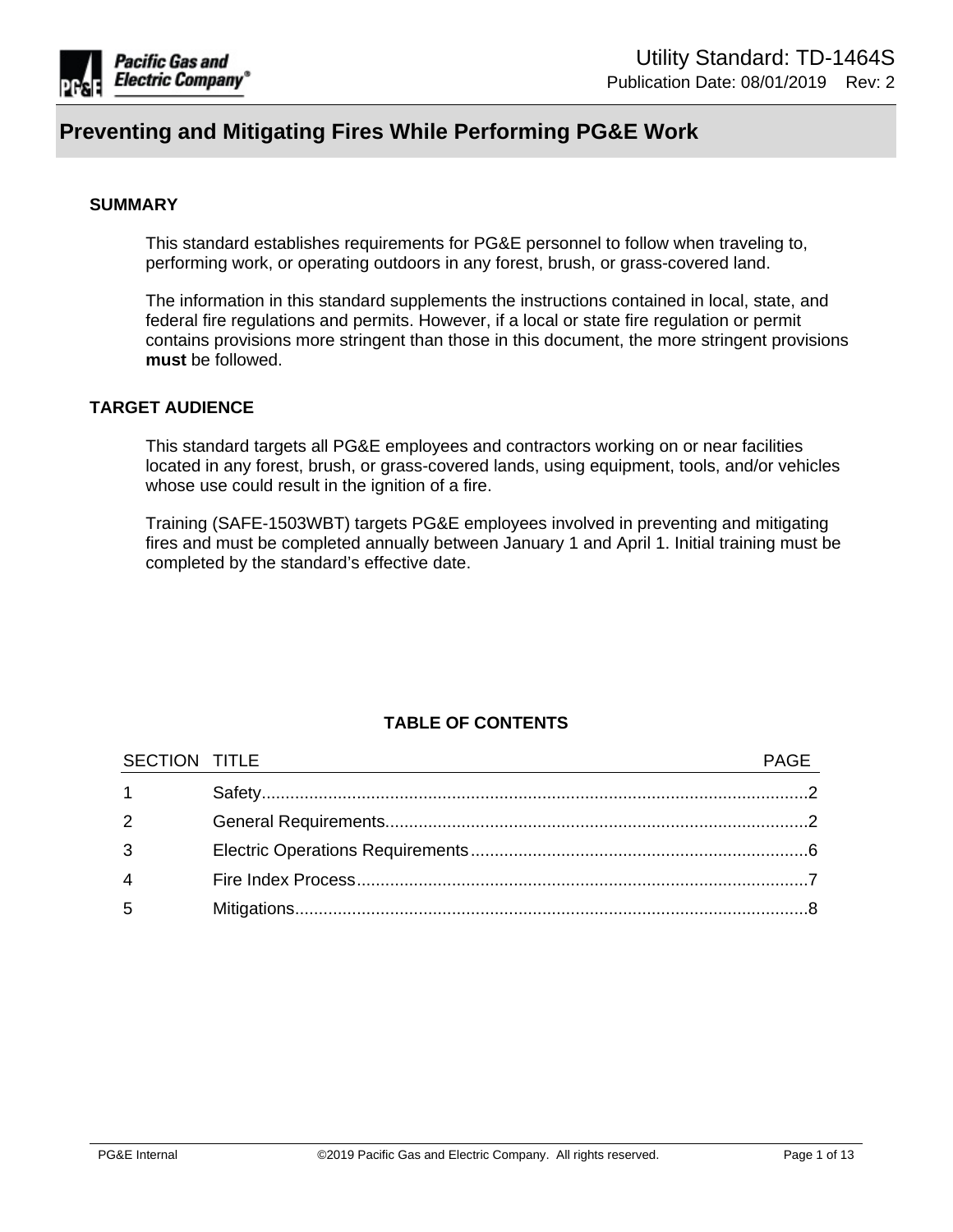

#### **REQUIREMENTS**

#### <span id="page-1-0"></span>**1 Safety**

- 1.1 Performing utility work in any forest, brush, or grass-covered lands presents a danger of fire, in addition to the hazards inherent to utility work.
- 1.2 Following the directives in this standard is essential to mitigating fire danger and protecting the personnel, public, utility system and environment.
- 1.3 Perform all operations or action within hazardous fire areas in accordance with [Utility Standard](https://edrm.comp.pge.com/D2/servlet/Download?auth=basic&event_name=open&version=PUBLISHED&id=09131aad8988b41e&_docbase=pge_ecm)  [SAFE-1001S, "PG&E Injury & Illness Prevention Plan \(IIPP\),"](https://edrm.comp.pge.com/D2/servlet/Download?auth=basic&event_name=open&version=PUBLISHED&id=09131aad8988b41e&_docbase=pge_ecm) and the *[Code of Safe Practices](https://ecmappwlsp01c2.comp.pge.com/TILVIEWER?chronicleId=09131aad80e044c4&vd=false&device=false)*.

### <span id="page-1-1"></span>**2 General Requirements**

- 2.1 The work supervisor / local superintendent must ensure the following actions are taken:
	- 1. Identify and comply with the local, state, and federal fire authority permits and/or restrictions in the area where the work is to be performed, including Federal Energy Regulatory Commission (FERC) project requirements.
	- 2. Ensure a tailboard is completed for any of the work activities listed in the [Wildfire](https://edrm.comp.pge.com/D2/?docbase=pge_ecm&commandEvent=D2_ACTION_CONTENT_VIEW&locateDql=pge_document(all)%20where%20i_chronicle_id%20=)  [Mitigation Matrix \(Attachment 1](https://edrm.comp.pge.com/D2/?docbase=pge_ecm&commandEvent=D2_ACTION_CONTENT_VIEW&locateDql=pge_document(all)%20where%20i_chronicle_id%20=)) and review the [Wildfire Risk Checklist](https://edrm.comp.pge.com/D2/?docbase=pge_ecm&commandEvent=D2_ACTION_CONTENT_VIEW&locateDql=pge_document(all)%20where%20i_chronicle_id%20=) [\(Attachment 2\)](https://edrm.comp.pge.com/D2/?docbase=pge_ecm&commandEvent=D2_ACTION_CONTENT_VIEW&locateDql=pge_document(all)%20where%20i_chronicle_id%20=) during the safety tailboard to facilitate discussions about the work being performed and the planned mitigations for the work. Discussions should include the following topics:
		- a. The activities being performed
		- b. The mitigations being taken
		- c. Evacuation routes
		- d. Awareness of the communications protocols needed on the jobsite
- 2.2 Any person in charge (PIC) of working personnel must follow locally changing meteorological conditions as well as be aware of the possibility of increased fire danger during the time work is in progress.
- 2.3 When traveling to the jobsite, or when operating off designated roadways or overland, all personnel must take the following actions:
	- 1. **Do not drive** overland (through fields, forests, etc.) except when performing required work or during an emergency.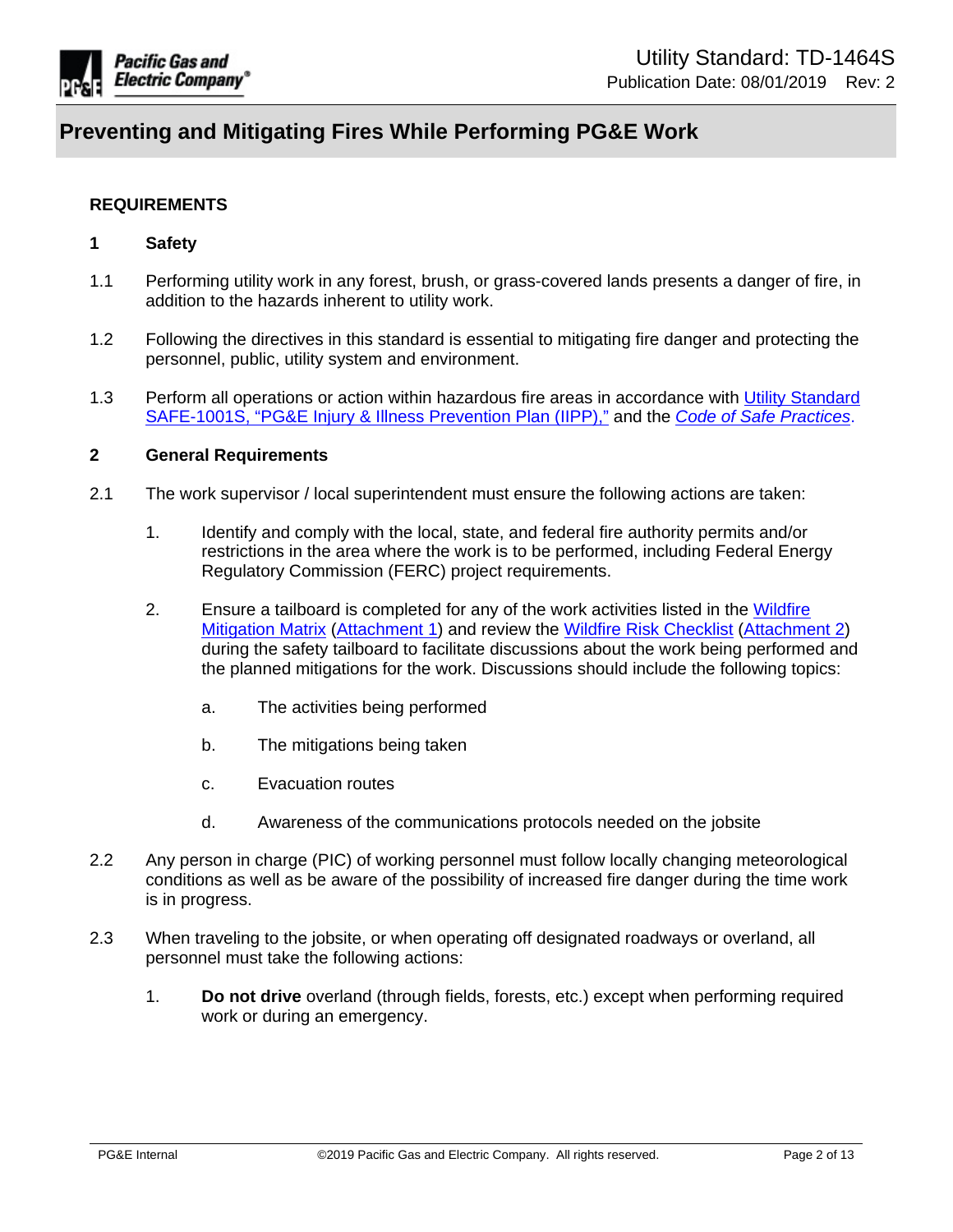

## 2.3 (continued)

- 2. Ensure that required tools, at a minimum, are available on vehicles.
	- a. Passenger vehicle:
		- One shovel
		- One fire extinguisher in good working order, minimum U.L. rated 1A10BC
	- b. Trucks, four-wheel drive vehicles, and all-terrain vehicles (ATVs):
		- One shovel or McLeod fire tool
		- One 5-gallon backpack pump or larger capacity water (or Compressed Air Foam System [CAFS]) pump/delivery system
	- c. Heavy machinery or equipment**\*** (e.g., tractors, tub grinders, whole tree chippers, excavators, bulldozers):
		- One shovel, McLeod fire tool or Pulaski
		- One fire extinguisher in good working order, minimum U.L. rated 1A10BC
		- One 5-gallon backpack pump or larger capacity water (or CAFS) pump/delivery system

#### **\*NOTE**

When multiple vehicles are traveling together to a jobsite, each vehicle is not required to carry a full set of tools. This is also true for heavy machinery when tools do not fit on it properly. However, there **must** be the required tools available for personnel at the jobsite.

3. While driving off designated roadways, maintain situational awareness and look for potential ignitions that could occur when driving on dry brush, grass, or other vegetation.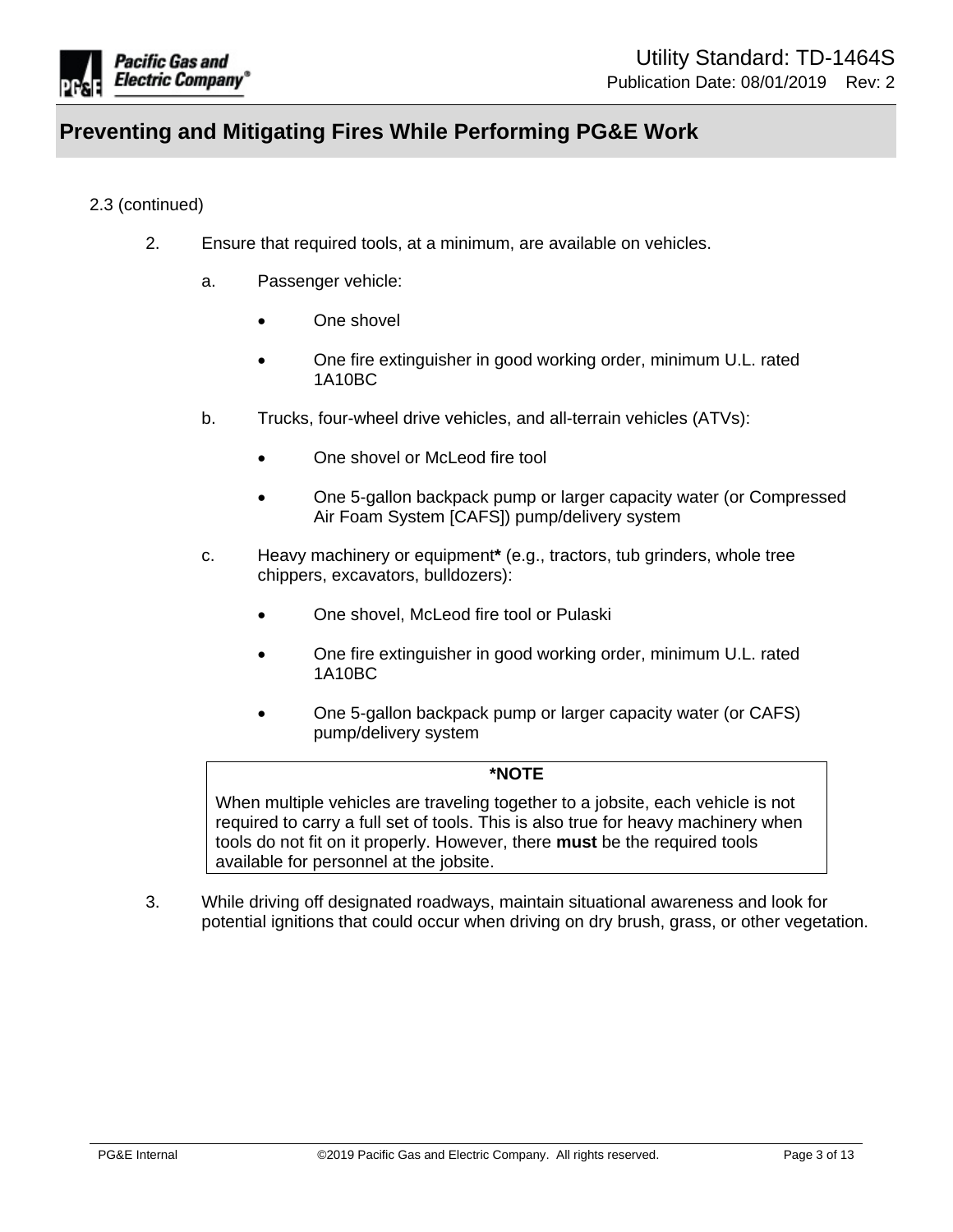

## 2.3 (continued)

- 4. When possible, ensure vehicles are parked in an area cleared of vegetation.
	- a. IF unable to park in a cleared area,

THEN ensure the proper fire extinguishing tools are on the vehicle, as described above. Maintain situational awareness and monitor for potential ignitions.

- 5. When unable to park in a cleared area, look under the vehicle once parked to ensure that dry vegetation is not in contact with any of the exhaust system, which is a possible ignition source.
- 6. Turn off the motors of unoccupied vehicles when parking them off road **unless** the vehicle and the motor must remain running for work purposes. Maintain situational awareness for potential ignitions.
- 2.4 **Before starting work** on or near any forest, brush, or grass-covered lands, all personnel **must** perform the following actions:
	- 1. Review and understand the daily [Utility Fire Potential Index](https://iis10t2prd.cloud.pge.com/meteorology/EO/FireIndex/Webform1) (FPI).
	- 2. Review the [Wildfire Mitigation Matrix](https://edrm.comp.pge.com/D2/?docbase=pge_ecm&commandEvent=D2_ACTION_CONTENT_VIEW&locateDql=pge_document(all)%20where%20i_chronicle_id%20=) ([Attachment 1](https://edrm.comp.pge.com/D2/?docbase=pge_ecm&commandEvent=D2_ACTION_CONTENT_VIEW&locateDql=pge_document(all)%20where%20i_chronicle_id%20=)) and assess the required mitigations based on the Utility FPI provided by PG&E's Meteorology Team.
		- a. This matrix is set up with work activities and activity descriptions down the left, and the required mitigations dependent on the Utility FPI across the top.
		- b. Activities requiring additional mitigations are referenced in the corresponding box in blue text.
		- c. During Red Flag Warnings, assume the [Wildfire Mitigation Matrix](https://edrm.comp.pge.com/D2/?docbase=pge_ecm&commandEvent=D2_ACTION_CONTENT_VIEW&locateDql=pge_document(all)%20where%20i_chronicle_id%20=) ([Attachment 1\)](https://edrm.comp.pge.com/D2/?docbase=pge_ecm&commandEvent=D2_ACTION_CONTENT_VIEW&locateDql=pge_document(all)%20where%20i_chronicle_id%20=) has a Utility FPI rating of "R5," and keep the mitigations for that rating.
	- 3. Participate in a tailboard for any of the work activities listed in the [Wildfire Mitigation](https://edrm.comp.pge.com/D2/?docbase=pge_ecm&commandEvent=D2_ACTION_CONTENT_VIEW&locateDql=pge_document(all)%20where%20i_chronicle_id%20=)  [Matrix \(Attachment 1](https://edrm.comp.pge.com/D2/?docbase=pge_ecm&commandEvent=D2_ACTION_CONTENT_VIEW&locateDql=pge_document(all)%20where%20i_chronicle_id%20=)) and use the [Wildfire Risk Checklist](https://edrm.comp.pge.com/D2/?docbase=pge_ecm&commandEvent=D2_ACTION_CONTENT_VIEW&locateDql=pge_document(all)%20where%20i_chronicle_id%20=) ([Attachment 2\)](https://edrm.comp.pge.com/D2/?docbase=pge_ecm&commandEvent=D2_ACTION_CONTENT_VIEW&locateDql=pge_document(all)%20where%20i_chronicle_id%20=) to facilitate discussions about the work being performed and the planned mitigations for the work.
- 2.5 During major work operations where there are not enough tools on vehicles or at the jobsite to outfit all crew members at the operation, a sealed toolbox is required to be at the jobsite and must be easily accessible. This sealed toolbox must contain:
	- 1. One backpack-type fire extinguisher filled with water
	- 2. Two axes
	- 3. Two McLeod fire tools
	- 4. Enough shovels for each employee at the operation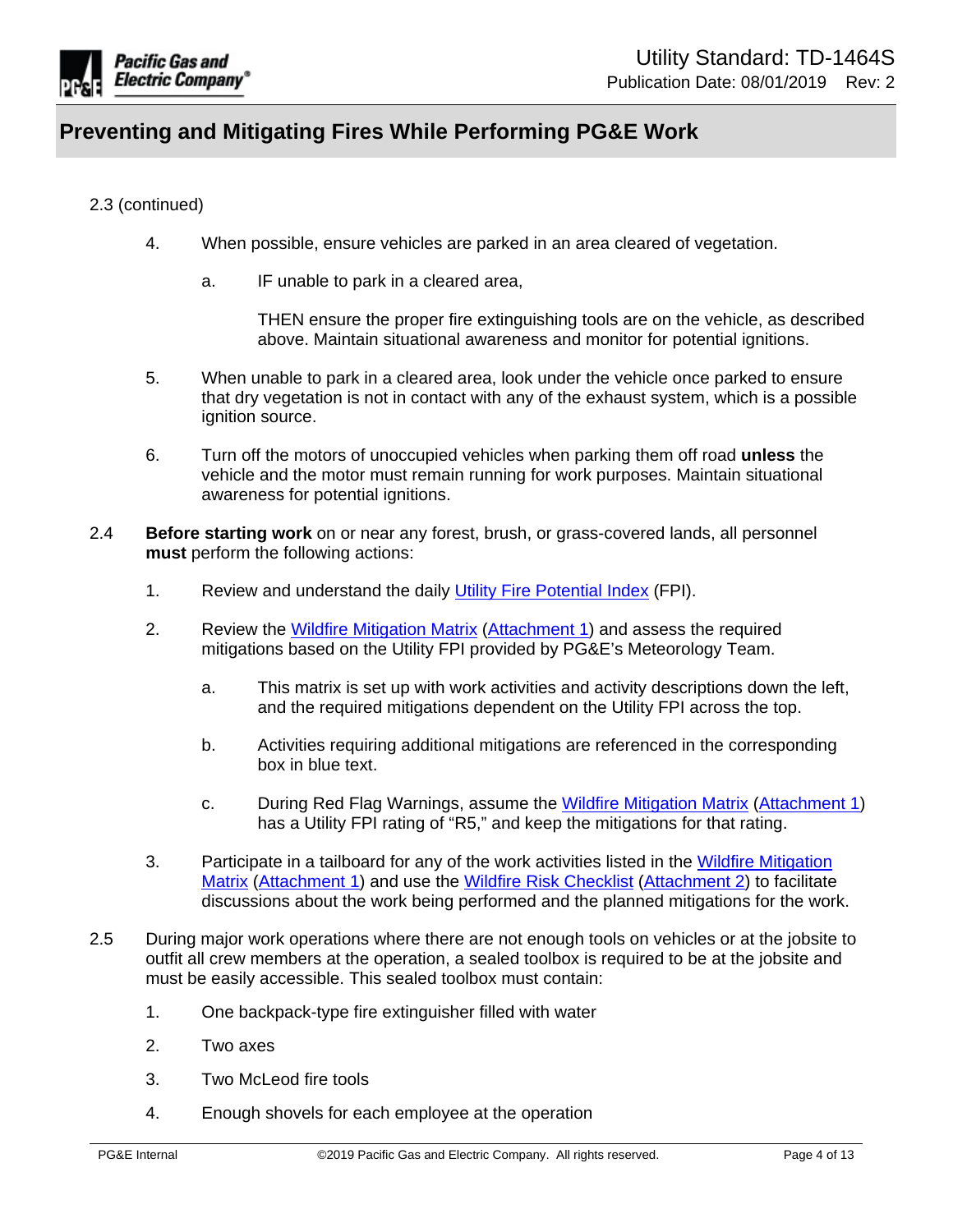

- 2.6 Additionally, a chainsaw with at least 3 ½ horsepower is required at all jobsites where work being performed could result in a spark, fire, ember, or flame.
- 2.7 The specific fire-fighting tools to be kept at jobsites are required to meet state law and provide an option for personnel or first responders to have additional onsite tools. At no time will any PG&E employee or contractor be asked to fight any fire beyond their experience and training.
- 2.8 When working at the jobsite, all personnel **must** perform the following actions:
	- 1. Observe all laws, rules, and regulations of local, state, and federal fire authorities having jurisdiction over areas in which they are working.
	- 2. Perform mitigation measures as described in this standard during any operation or action that could result in an uncontrolled fire, including wetting the general area.
	- 3. Do **not** start any fire that could escape control through careless or negligent actions.
	- 4. While performing stationary ground level jobs or activities from which a spark, fire, or flame may originate (e.g., welding, cutting, grinding), all flammable material (e.g., grass, leaf litter, including snags<sup>1</sup>) must be removed down to the mineral soil around the operation for 10 feet.
		- a. IF the jobsite is not stationary,

OR IF it cannot be sufficiently cleared because of environmental concerns (e.g., vegetation clearances along electric distribution circuits, erosion),

AND the Utility FPI rating is "R1," "R2," or "R3,"

THEN there must be a **Working** Fire Watch assigned at the jobsite.

b. IF the jobsite is not stationary,

OR IF it cannot be sufficiently cleared because of environmental concerns (e.g., vegetation clearances along electric distribution circuits, erosion),

c. AND the Utility FPI rating is "R4" or "R5,"

THEN there must be a **Dedicated** Fire Watch equipped with at least 120 gallons of water with 200 feet of hose and 40 pounds per square inch (psi) at the nozzle.

5. When responding to an emergency, follow all the applicable requirements included this standard, if possible.

<sup>&</sup>lt;sup>1</sup> Snag: A standing dead or dying tree.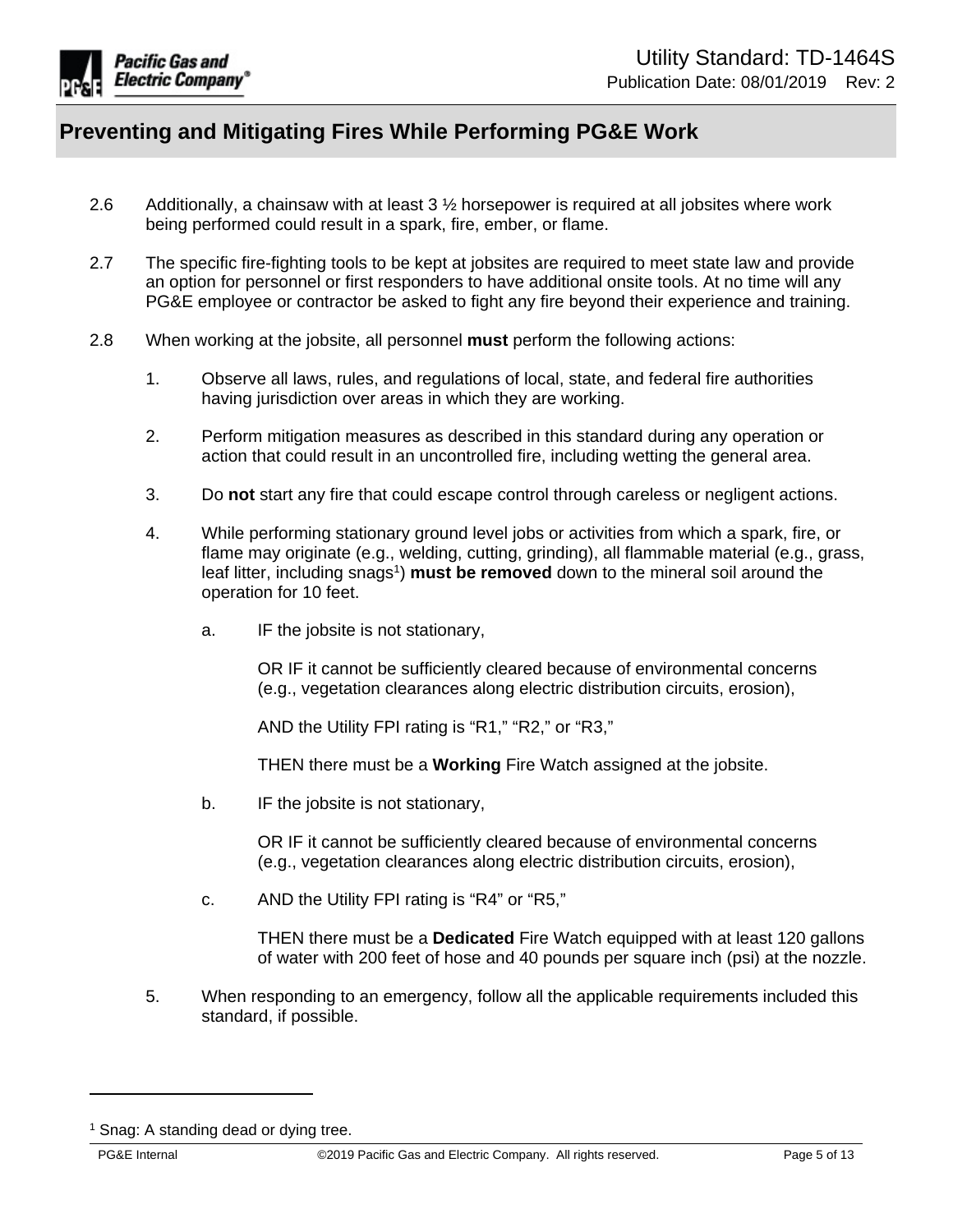

- 2.9 If a fire ignites on the jobsite, personnel must perform the following actions:
	- 1. Call emergency services (9-1-1) to report the ignition, even if the fire has been suppressed.
	- 2. Take safe, reasonable suppression actions consistent with the person's experience and training.
	- 3. If necessary, evacuate to a safe location and provide any information possible to first responders when they arrive.
	- 4. **After** contacting emergency services, the jobsite supervisor must call the Wildfire Safety Operations Center (WSOC) at 1-800-255-7593 to report the fire. The supervisor must include the following information, at a minimum:
		- Location
		- Source of ignition
		- Impacted assets
	- 5. All jobsite personnel MUST report incidents to their direct supervisors and follow any further reporting procedures, as required (e.g., notify Control Centers).
- 2.10 Smoking (including but not limited to cigarettes, cigars, and vape pens) is only allowed when Utility FPI rating is "R1," "R2," or "R3" and the following mitigations are taken:
	- 1. There is a cleared location (down to mineral soil) at the jobsite with a 3-foot radius.
	- 2. There is a means to extinguish any potential ignition.
	- 3. There is a water-filled or sand-filled receptacle (e.g., a metal bucket) to extinguish cigarettes, cigars, etc.
	- 4. Do not smoke when Utility FPI ratings are "R4," "R5," or "R5-Plus."

#### <span id="page-5-0"></span>**3 Electric Operations Requirements**

Apply the following restoration and testing procedures when the Utility FPI rating is "R4," "R5," or "R5-Plus."

- 3.1 Replacing Fuses
	- 1. Personnel should not begin to replace fuses until the following actions are completed:
		- a. The overhead (OH) line is successfully patrolled and hazards are cleared.
		- b. Conditions at the base of the pole do **not** support ignition or the rapid spread of fire in the event or arcing or sparking.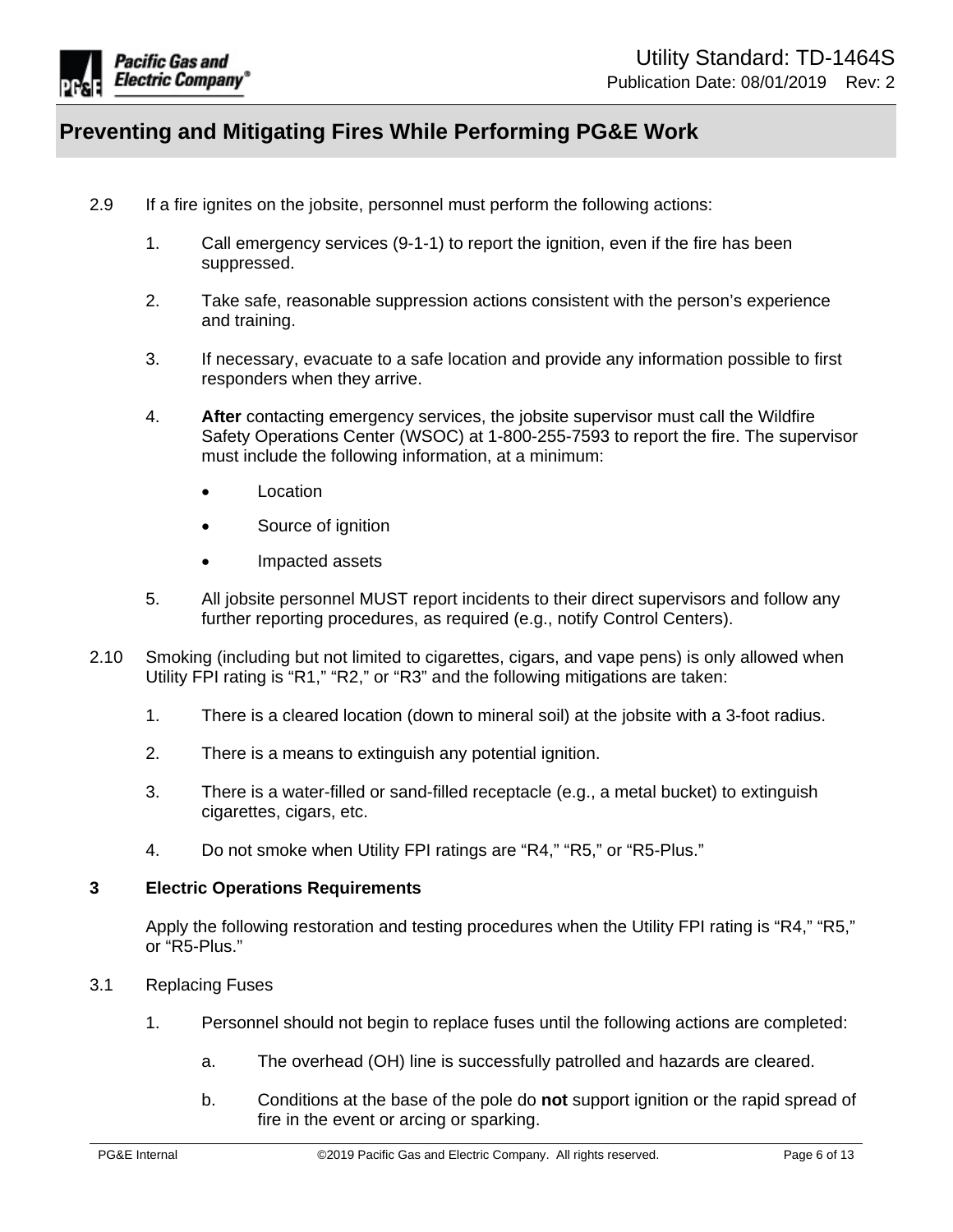

## 3.1 (continued)

- 2. Electric Distribution and Transmission OH Patrol Requirements
	- a. This information **does not** apply to fuses.
	- b. Refer to [Utility Procedure TD-1464P-01, "Fire Index Patrol and Non-Reclose](https://ecmappwlsp01c2.comp.pge.com/TILVIEWER?chronicleId=09131aad8b5c063a&vd=true&device=false)  [Procedure,"](https://ecmappwlsp01c2.comp.pge.com/TILVIEWER?chronicleId=09131aad8b5c063a&vd=true&device=false) for information about patrolling and preventing automatic testing in [Fire Index Areas](http://wwwt2/Weather/EO/FireIndex/fireindex_2018.pdf) with "R4" and above fire ratings.

#### <span id="page-6-0"></span>**4 Fire Index Process**

[Fire Index Areas](http://wwwt2/Weather/EO/FireIndex/fireindex_2018.pdf) are geographical areas where fire danger ratings are decided. These areas were originally developed by the [United States Forest Service](https://www.fs.fed.us/) (USFS) Pacific Southwest Research Station and are still used by [U.S. Forest Service-California Department of Forestry](http://www.fire.ca.gov/)  [and Fire Precaution](http://www.fire.ca.gov/) (CAL FIRE) and federal (e.g., USFS) agencies.

Over the years, these geographical areas have been modified for PG&E operations. A map of the [Fire Index Areas](http://wwwt2/Weather/EO/FireIndex/fireindex_2018.pdf) is available on the PG&E Intranet at: [http://wwwt2/Weather/EO/FireIndex/fireindex\\_2018.pdf](http://wwwt2/Weather/EO/FireIndex/fireindex_2018.pdf).

The PG&E Meteorology Team operates a high-resolution, weather and fire danger coupled model. This model outputs granular (3 kilometer [km]) fire-weather and danger parameters.

Model outputs are leveraged to produce fire-danger adjective ratings ranging from "R1" to "R5-Plus" for each [Fire Index Area](http://wwwt2/Weather/EO/FireIndex/fireindex_2018.pdf) within the PG&E service territory.

Fire Weather Watches and Red Flag Warnings issued by the National Weather Service are also incorporated as "R4" in the weather component of the model.

- 4.1 The Utility FPI rating predicts the most severe rating expected for each area from midnight to midnight. This information is posted and updated daily on the [Utility Fire Potential Index](https://iis10t2prd.cloud.pge.com/meteorology/EO/FireIndex/Webform1) website.
	- 1. Utility FPI ratings are effective from 6 a.m. (0600) and remain in effect for 24 hours.

#### **NOTE**

Intraday updates are rare but may occur if the fire danger conditions or other circumstances warrant the update.

- 2. The [Utility Fire Potential Index](https://iis10t2prd.cloud.pge.com/meteorology/EO/FireIndex/Webform1) website allows personnel to perform the following actions:
	- a. Filter information by Grid Control Center Area, Distribution Control Center Area, or [Fire Index Area.](http://wwwt2/Weather/EO/FireIndex/fireindex_2018.pdf)
	- b. Subscribe to receive, either by email or epage, the daily (issued at 6:15 a.m.) "Fire Adjective Index" summary.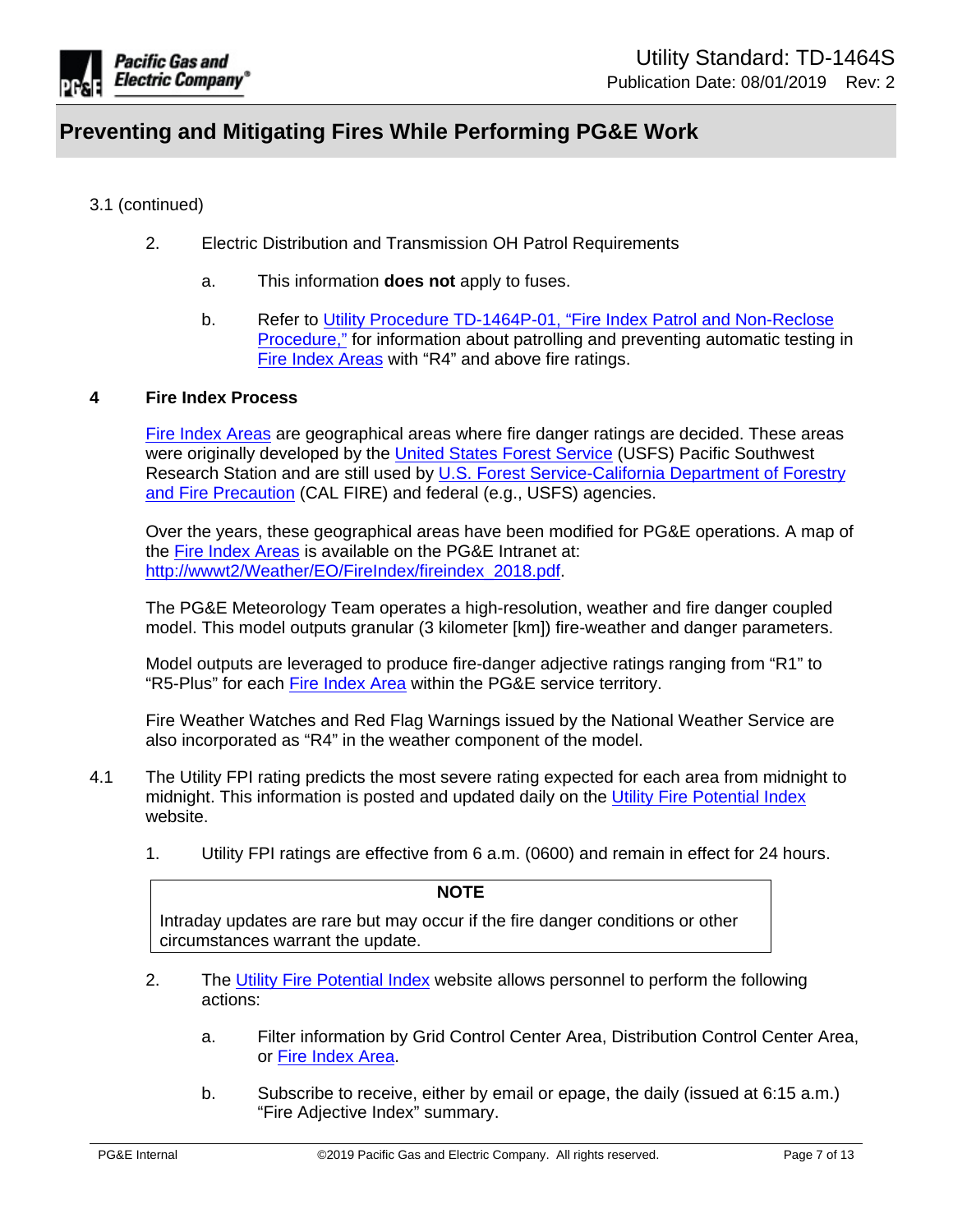

### <span id="page-7-0"></span>**5 Mitigations**

- 5.1 When the Utility FPI rating is "R1," "R2,"or "R3," personnel must follow the requirements provided in [Section 2, "General Requirements,"](#page-1-1) starting on Page 2, when performing work in any forest, brush, or grass-covered lands.
- 5.2 When the Utility FPI rating is "R4," as shown in the [Wildfire Mitigation Matrix](https://edrm.comp.pge.com/D2/?docbase=pge_ecm&commandEvent=D2_ACTION_CONTENT_VIEW&locateDql=pge_document(all)%20where%20i_chronicle_id%20=) ([Attachment 1\)](https://edrm.comp.pge.com/D2/?docbase=pge_ecm&commandEvent=D2_ACTION_CONTENT_VIEW&locateDql=pge_document(all)%20where%20i_chronicle_id%20=), personnel must take the following mitigations in addition to the mitigations listed in [Section 2,](#page-1-1)  ["General Requirements,"](#page-1-1) depending on the work being performed:
	- 1. Ensure there is at least 120 gallons of water at the jobsite with at least 200 feet of hose with 40 psi at the nozzle.
	- 2. Evaluate weather conditions throughout the day to ensure it remains safe to work and to confirm that mitigations are appropriate based on the Utility FPI rating.
	- 3. Assign a **Working** Fire Watch to monitor for fire at the jobsite while performing normal work duties.
		- a. The Working Fire Watch must remain at the jobsite for 30 minutes after work ends.
- 5.3 When the Utility FPI rating is "R5" or "R5-Plus," as shown in the [Wildfire Mitigation Matrix](https://edrm.comp.pge.com/D2/?docbase=pge_ecm&commandEvent=D2_ACTION_CONTENT_VIEW&locateDql=pge_document(all)%20where%20i_chronicle_id%20=) [\(Attachment 1](https://edrm.comp.pge.com/D2/?docbase=pge_ecm&commandEvent=D2_ACTION_CONTENT_VIEW&locateDql=pge_document(all)%20where%20i_chronicle_id%20=)), personnel must take one or more of the following mitigations **in addition** to the previously listed mitigations, depending on the work being performed:
	- 1. Ensure there is a **Dedicated** Fire Watch at the jobsite while performing normal work duties.
		- a. The Fire Watch must remain on the jobsite for at least 30 minutes after work ends.
	- 2. Ensure there is a trailer-mounted water tank, water tender, or other water-delivery/fire-suppression method (e.g., CAFS unit) at the jobsite while performing work.
		- a. There must be an extinguishing agent (i.e., water, fire retardant, or CAFS) in the immediate area with a hose long enough to reach the entire jobsite at all times while performing normal work duties.
		- b. When the trailer-mounted water tank, or other water-delivery device, leaves the jobsite to refill, personnel must stop work until it returns **unless** the jobsite is sufficiently treated.
	- 3. Personnel should consider additional vegetative fuel modifications before starting work. Modifications include the following methods:
		- Mowing
		- Masticating
		- Disking
		- Pretreating surrounding fuels with fire retardant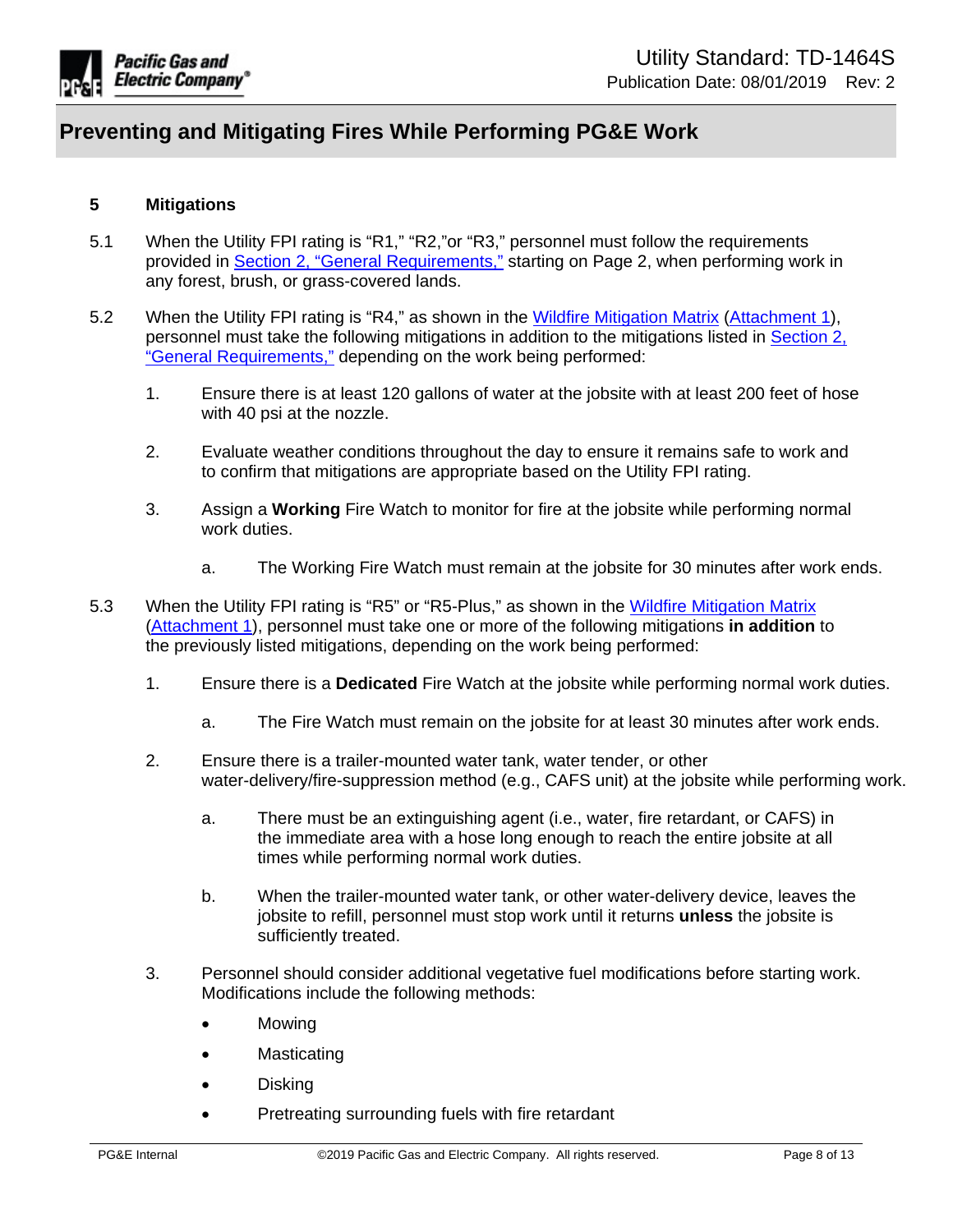

### 5.3 (continued)

- 4. **Suspend planned work during "R5-Plus" conditions**, as defined in the [Wildfire](https://edrm.comp.pge.com/D2/?docbase=pge_ecm&commandEvent=D2_ACTION_CONTENT_VIEW&locateDql=pge_document(all)%20where%20i_chronicle_id%20=)  [Mitigation Matrix \(Attachment 1](https://edrm.comp.pge.com/D2/?docbase=pge_ecm&commandEvent=D2_ACTION_CONTENT_VIEW&locateDql=pge_document(all)%20where%20i_chronicle_id%20=)).
- 5. For any **emergency work** being performed in "R5-Plus" conditions, personnel **must ensure that one of the following safety measures is in place:**
	- a. EITHER a Safety and Infrastructure Protection Team (SIP-T) **must** be at the jobsite on standby while work is performed,
	- b. OR a 300-gallon, trailer-mounted water tank, water tender, or other water-delivery/fire-suppression device **must** remain at the jobsite and must be dedicated to fire suppression.

### **END of Requirements**

## **DEFINITIONS**

**Dedicated Fire Watch:** A crew member whose **only** assigned job responsibility is to stand by at a jobsite to watch for possible or new fire ignitions while work is being performed. This person should have complete situational awareness, help to extinguish fires quickly, and stop work, when needed, due to safety.

**Designated roadway:** Paved, graveled, and/or maintained dirt roads used by PG&E personnel.

**Disking:** A disc-shaped tool used to till soil for vegetation removal.

**Fire Index Area:** A geographical area over which fire danger determinations are produced.

**Fire Tools:** The tools used to fight fires. Fire tools include the following equipment:

- **Shovel**: A standard, round point shovel at least 42 inches long.
- **McLeod**: A hand tool used for raking and scraping.
- **Pulaski**: an axe-like fire hand tool used for cutting, chopping or grubbing.
- **Backpack pump**: A portable 5-gallon water pack with a hose and nozzle used to extinguish fires. These can be collapsible backpacks, plastic or steel tanks.

**Fire Weather Watch**: A type of watch issued by the National Weather Service to alert fire officials and firefighters of potentially dangerous fire weather conditions in the next 24 to 36 hours.

**Major Work Operation**: A job where work activities or staging of resources will be concentrated in and out of a staging area. Jobsites where people stage and conduct construction-type activities typically are large.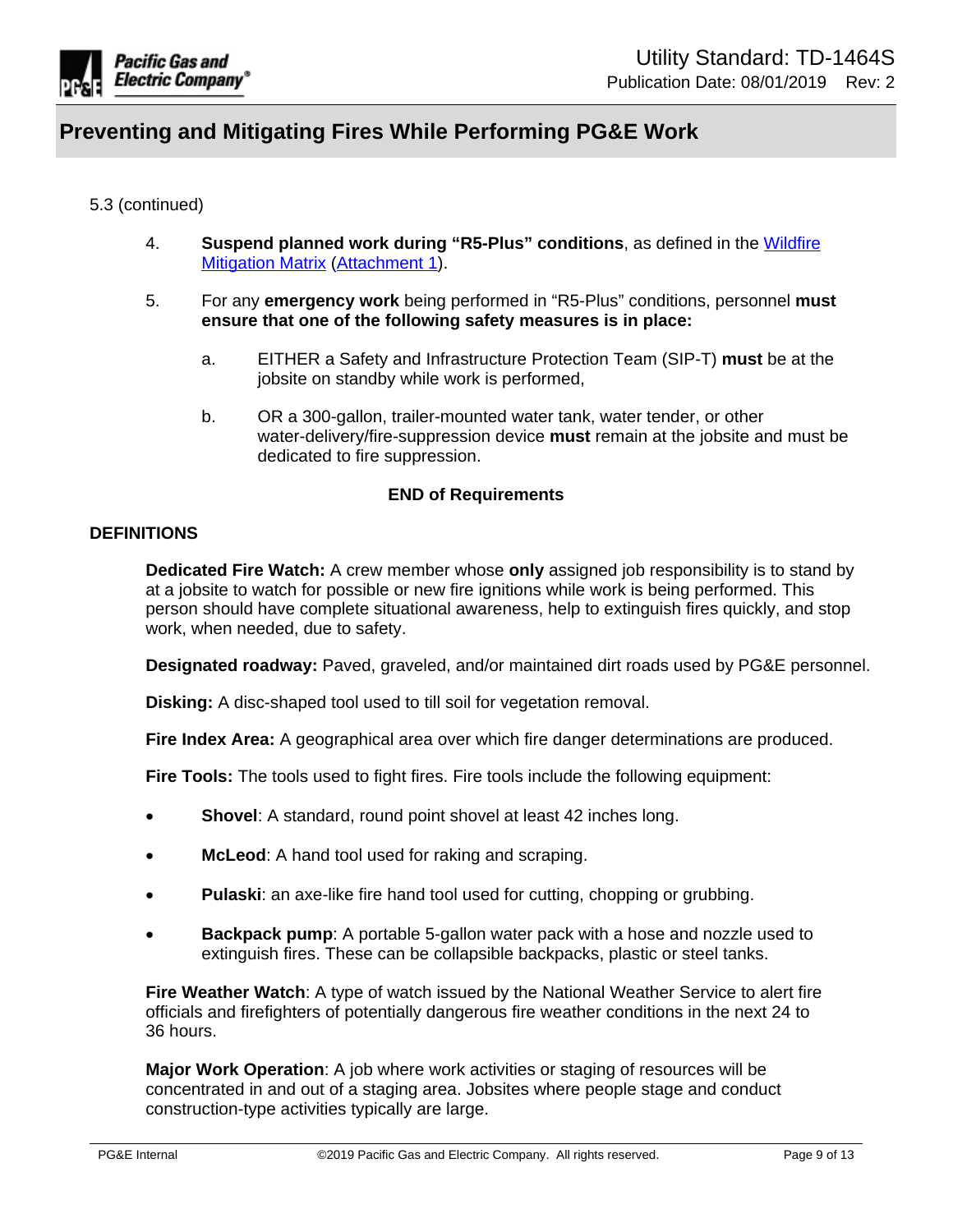

### **DEFINITIONS (continued)**

**Masticating:** Reducing vegetation into small chunks to assist in removing small trees (e.g. snags).

**Overland Travel:** Areas that are overgrown with grass and/or brush without a visible road.

**Red Flag Warning:** A warning issued by the National Weather Service to alert fire officials and firefighters of potentially dangerous and imminent fire weather conditions.

**Safety and Infrastructure Protection Team (SIP-T)**: This in-house team consists of two-person crews composed of IBEW-represented employees who are trained and certified safety infrastructure protection personnel. They provide standby protection and asset protection services in support of crews and protect critical utility infrastructure within PG&E's service territory, especially in areas at higher risk of wildfire.

**Stationary Work:** Work being performed in a single location for an extended period that is neither intended nor expected to move.

**Utility Fire Potential Index (FPI) Rating:** A rating to determine the risk of fire and its likely behavior. Its calculation and scale from "R1" to "R5-Plus" considers fuel moisture, humidity, wind speed, air temperature, and historical fire occurrence. These ratings are as follows:

- **"R1":** Very little or no fire danger.
- **"R2":** Moderate fire danger.
- **"R3":** Fire danger is so high that care must be taken using fire-starting equipment. Local conditions may limit the use of machinery and equipment to certain hours of the day.
- **"R4":** Fire danger is critical. Using equipment and open flames is limited to specific areas and times.
- **"R5":** Fire danger is so critical that the using some equipment and open flames is not allowed in certain areas.
- **"R5-Plus:"** The greatest level of fire danger where rapidly moving, catastrophic wildfires are possible. This is typically when fire danger is R5, "plus" there are high-risk weather triggers (e.g., strong winds).

**Working Fire Watch:** A crew member responsible for fire detection, risk mitigation, and total situational awareness while work is being performed **in addition to** normal assigned work duties. This crew member is also responsible to help extinguish fires and stop work, when required, due to safety hazards.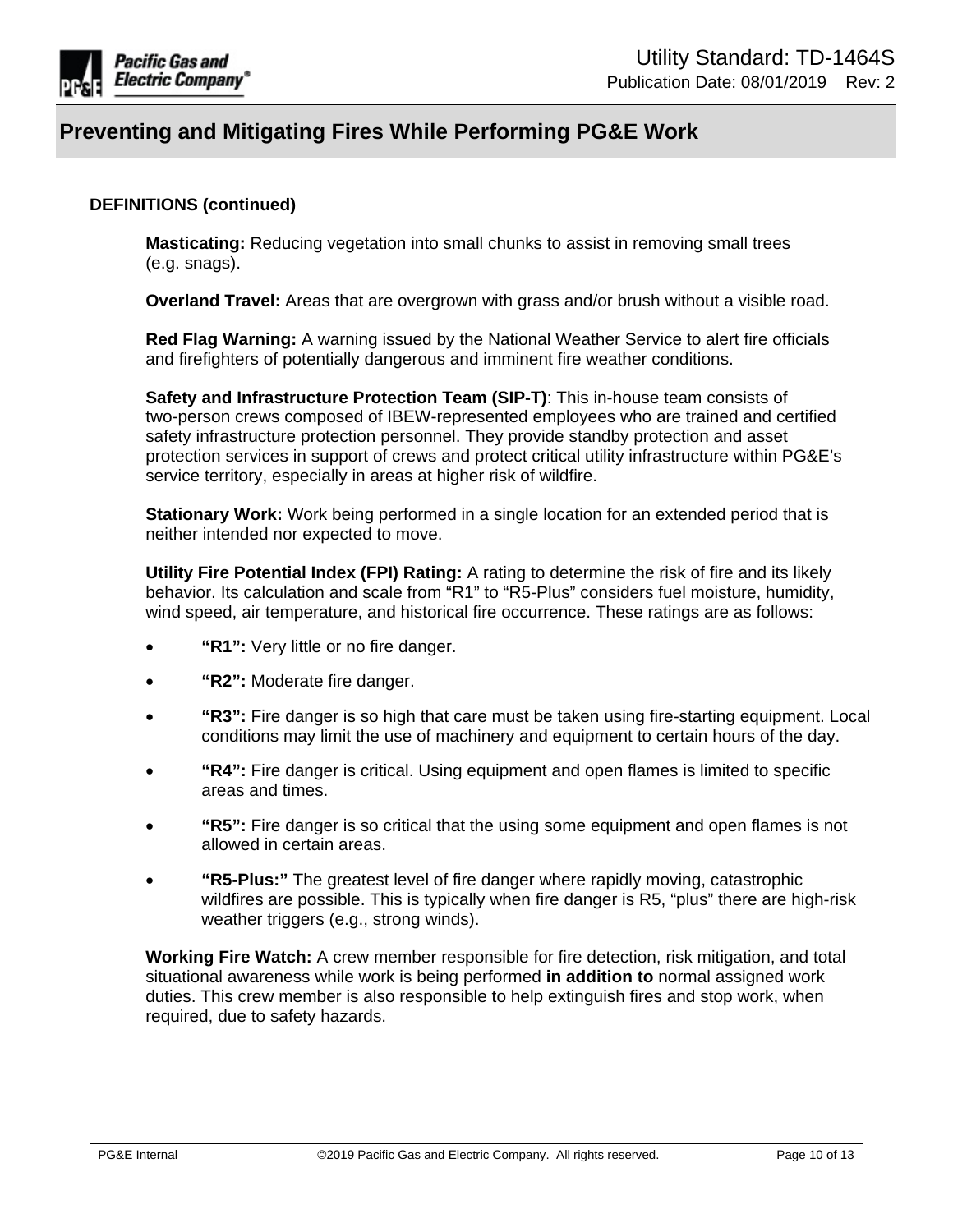

## **IMPLEMENTATION RESPONSIBILITIES**

The vice president in charge of the Community Wildfire Safety Program is responsible for approving and revising this standard, as well as ensuring its distribution.

The directors responsible for field and operational teams within the following organizations must ensure that their employees, whose actions could result in igniting a fire, are aware of and comply with this standard:

- Electric operations
- Gas operations
- Power generation
- Information technology
- Customer operations
- Shared services

#### **GOVERNING DOCUMENT**

NA

#### **COMPLIANCE REQUIREMENT / REGULATORY COMMITMENT**

[California Public Resources Code – Prohibited Activities](https://leginfo.legislature.ca.gov/faces/codes_displayText.xhtml?lawCode=PRC&division=4.&title=&part=2.&chapter=6.&article=2.) 

[California Health & Safety Code](https://leginfo.legislature.ca.gov/faces/codesTOCSelected.xhtml?tocCode=HSC&tocTitle=+Health+and+Safety+Code+-+HSC)

[United States Forest Service](https://www.fs.fed.us/)

[U.S. Forest Service-California Department of Forestry and Fire Precaution](http://www.fire.ca.gov/) [\(CAL FIRE\)](http://www.fire.ca.gov/)

#### **REFERENCE DOCUMENTS**

#### **Developmental References**

**General:**

- *[Code of Safe Practices](https://sps.utility.pge.com/sites/SEHS/Shared%20Documents/CSP%20Revision%20Drafts/2017%20Completed%20Updates/Full%20Print%20Code%20of%20Safe%20Practices.pdf)*
- Numbered Document 015225, "Cutouts, Fuses, and Disconnects for Overhead [Distribution Lines"](https://edrm.comp.pge.com/D2/?docbase=pge_ecm&commandEvent=D2_ACTION_OPEN_VD&locateDql=pge_document(all)%20where%20i_chronicle_id%20=)
- [Safety and Health Procedure SH&C 236, "Fire Prevention During Welding,](http://wwwedm/cgi-bin/getdocEDM.asp?itemid=003892592)  [Cutting and Other Hot Work"](http://wwwedm/cgi-bin/getdocEDM.asp?itemid=003892592)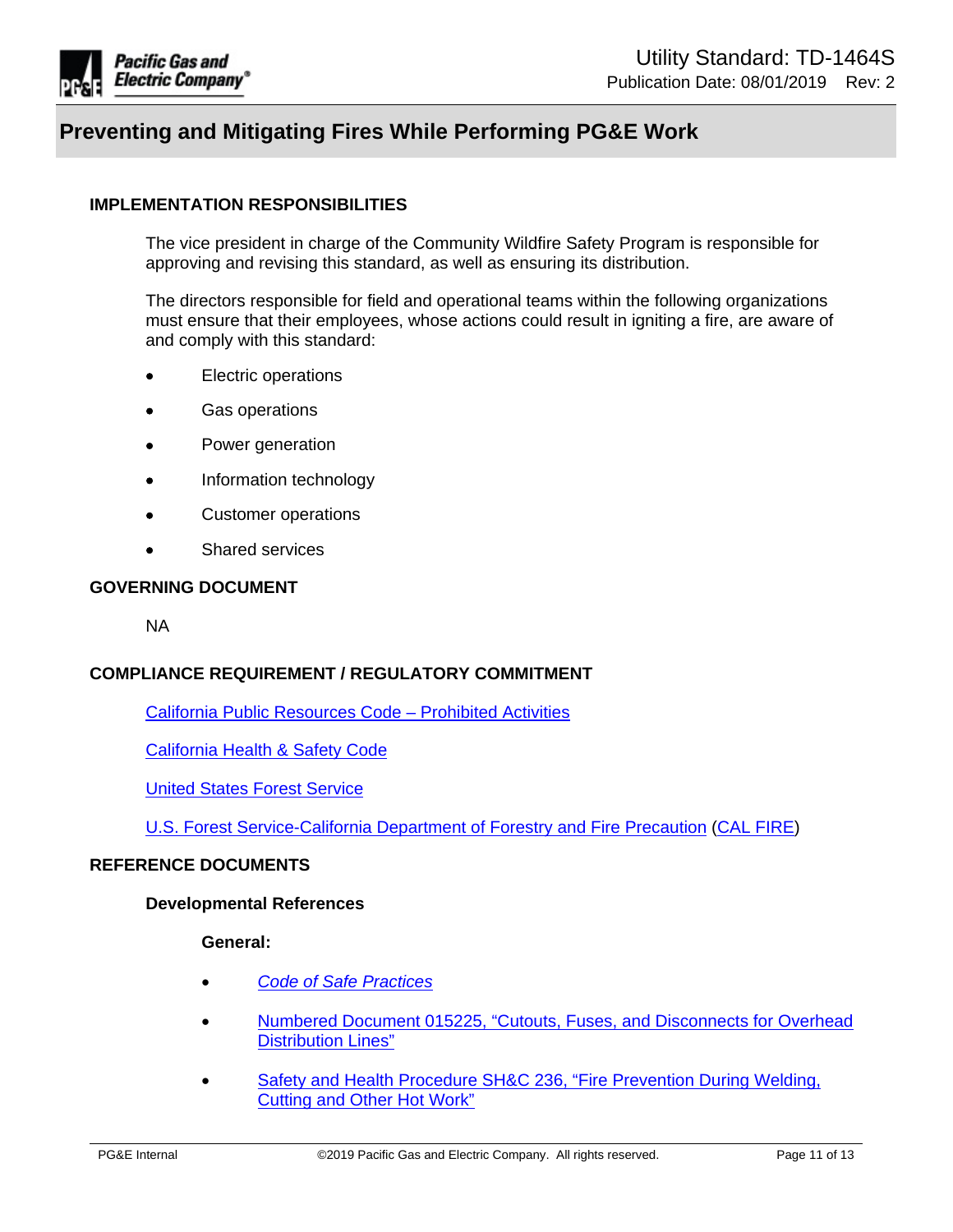

## **REFERENCE DOCUMENTS (continued)**

#### **Utility Procedures:**

- [TD-1464P-01, "Fire Index Patrol and Non-Reclose Procedure"](https://ecmappwlsp01c2.comp.pge.com/TILVIEWER?chronicleId=09131aad8b5c063a&vd=true&device=false)
- TD-4640P-01, "Hot Work Control–Fire Prevention"

#### **Utility Standards:**

- [SAFE-1001S, "Safety and Health Program Standard"](http://wwwedm/cgi-bin/getdoctdm.asp?itemid=005608094)
- [TD-1460S, "Welding Control"](https://ecmappwlsp01c2.comp.pge.com/TILVIEWER?chronicleId=09131aad80e07ee5&vd=true&device=false)

#### **Supplemental References:**

- [CAL FIRE \(Department of Forestry and Fire Protection\)](http://www.fire.ca.gov/) *[Power Line Fire](https://bof.fire.ca.gov/media/7482/full-13-a-statutes-and-regulations-for-powerline-clearance.pdf)  [Prevention Field Guide](https://bof.fire.ca.gov/media/7482/full-13-a-statutes-and-regulations-for-powerline-clearance.pdf)*, "Statutes and Regulations Pertaining to Overhead Powerline Infrastructure"
- *[California Public Resource Code](http://www.leginfo.ca.gov/cgi-bin/calawquery?codesection=prc&codebody=&hits=20)*
- [National Wildfire Coordinating Group,](https://www.fs.usda.gov/detail/cibola/landmanagement/resourcemanagement/?cid=stelprdb5368839) *[NWCG User Guide for Glossary of](https://www.nwcg.gov/sites/default/files/publications/pms937.pdf)  [Wildland Fire](https://www.nwcg.gov/sites/default/files/publications/pms937.pdf)*
- [United States Department of Agriculture \(USDA\) Forest Service,](https://www.fs.usda.gov/detail/cibola/landmanagement/resourcemanagement) ["National Fire](https://www.fs.usda.gov/detail/cibola/landmanagement/resourcemanagement/?cid=stelprdb5368839)  [Danger Rating System](https://www.fs.usda.gov/detail/cibola/landmanagement/resourcemanagement/?cid=stelprdb5368839)"

#### **APPENDICES**

NA

#### **ATTACHMENTS**

[Attachment 1, "Wildfire Mitigation Matrix"](https://edrm.comp.pge.com/D2/?docbase=pge_ecm&commandEvent=D2_ACTION_CONTENT_VIEW&locateDql=pge_document(all)%20where%20i_chronicle_id%20=)

[Attachment 2, "Wildfire Risk Checklist"](https://edrm.comp.pge.com/D2/?docbase=pge_ecm&commandEvent=D2_ACTION_CONTENT_VIEW&locateDql=pge_document(all)%20where%20i_chronicle_id%20=)

### **DOCUMENT REVISION**

This utility standard cancels and supersedes Utility Standard TD-1464S, "Fire Danger Precautions in Hazardous Fire Areas," dated 06/24/2015.

### **DOCUMENT APPROVER**

Sumeet Singh, Vice President, Community Wildfire Safety Program

Aaron Johnson, Vice President, Customer Energy Solutions